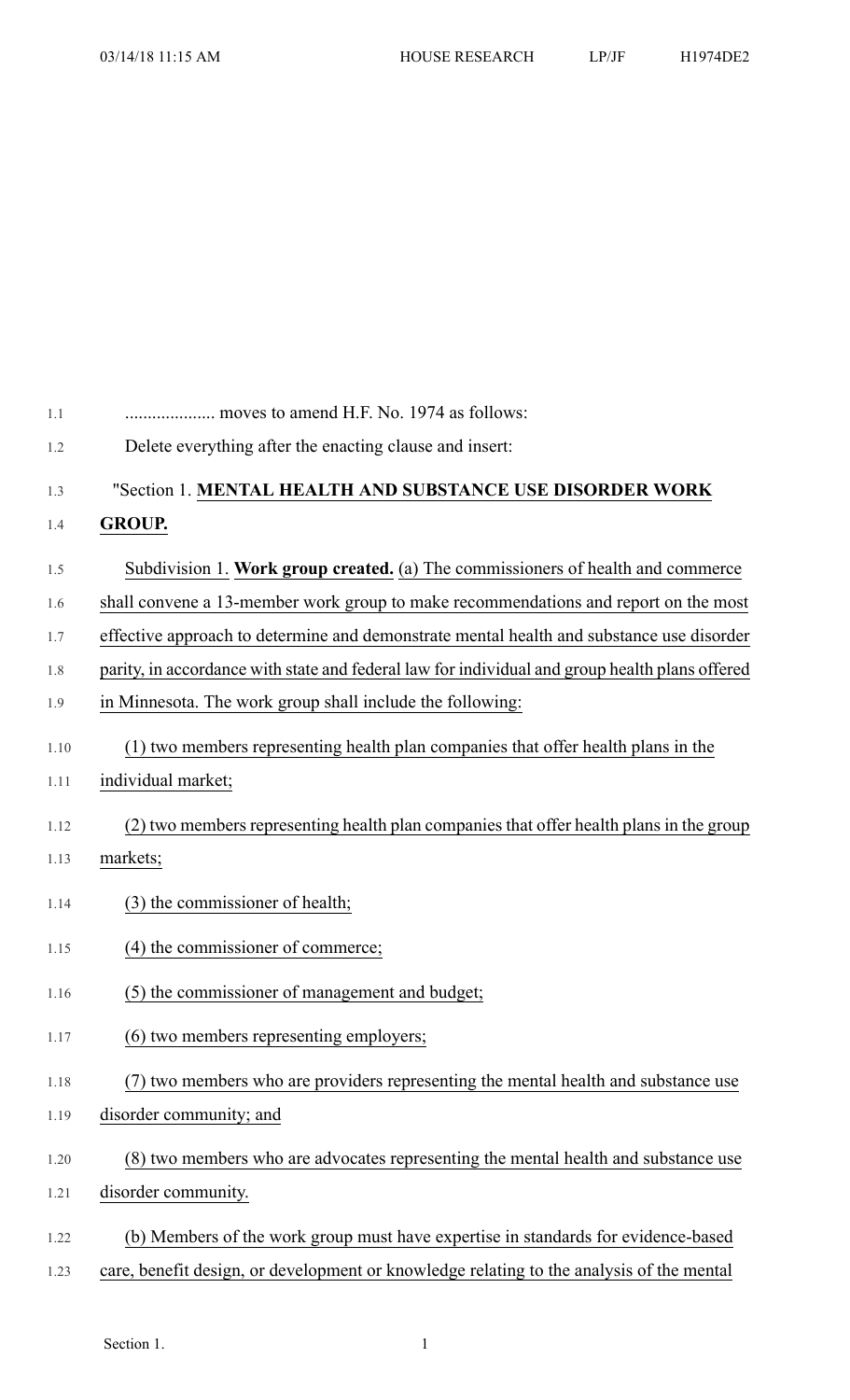| 2.1  | health and substance use disorder parity under federal and state law, including nonquantitative |
|------|-------------------------------------------------------------------------------------------------|
| 2.2  | treatment limitations. The final report must include recommendations for the most effective     |
| 2.3  | approach to both demonstrate parity for regulatory purposes and communicate parity              |
| 2.4  | determinations publicly in a manner that is meaningful to consumers.                            |
| 2.5  | (c) The final report must be written in nontechnical, readily understandable language           |
| 2.6  | and be made available to the public by, among such other means as the work group finds          |
| 2.7  | appropriate, posting the report on the Department of Health and Department of Commerce          |
| 2.8  | Web sites.                                                                                      |
| 2.9  | (d) In developing its report and recommendations, the work group may consult with the           |
| 2.10 | Substance Abuse and Mental Health Services Agency and the National Association of               |
| 2.11 | Insurance Commissioners for the latest developments on evaluation of mental health and          |
| 2.12 | substance use disorder parity.                                                                  |
| 2.13 | (e) The report must include the following:                                                      |
| 2.14 | (1) a summary of completed state enforcement actions relating to individual and group           |
| 2.15 | health plans offered in Minnesota during the preceding 12-month period regarding                |
| 2.16 | compliance with parity in mental health and substance use disorders benefits in accordance      |
| 2.17 | with state and federal law, and summarize the results of completed state enforcement actions.   |
| 2.18 | Data that is protected under state or federal law as nonpublic, private, or confidential shall  |
| 2.19 | remain nonpublic, private, or confidential. This summary must include:                          |
| 2.20 | (i) the number of formal enforcement actions taken;                                             |
| 2.21 | (ii) the benefit classifications examined in each enforcement action; and                       |
| 2.22 | (iii) the subject matter of each enforcement action, including quantitative and                 |
| 2.23 | nonquantitative treatment limitations;                                                          |
| 2.24 | (2) detailed information about any regulatory actions the commissioners of health or            |
| 2.25 | commerce have taken as a result of a completed state enforcement action pertaining to health    |
| 2.26 | plan compliance with sections 62Q.47 and 62Q.53 and United States Code, title 42, section       |
| 2.27 | $18031(j)$ ; and                                                                                |
| 2.28 | (3) a description of the work group's recommendations on educating the public about             |
| 2.29 | alcoholism, mental health, or chemical dependency parity protections under state and federal    |
| 2.30 | law.                                                                                            |
| 2.31 | Subd. 2. Report. By February 15, 2019, the commissioners of health and commerce                 |
| 2.32 | shall jointly report the recommendations of the work group to the chairs and ranking minority   |
| 2.33 | members of the legislative committees with jurisdiction over health care policy and finance.    |

Section 1. 2